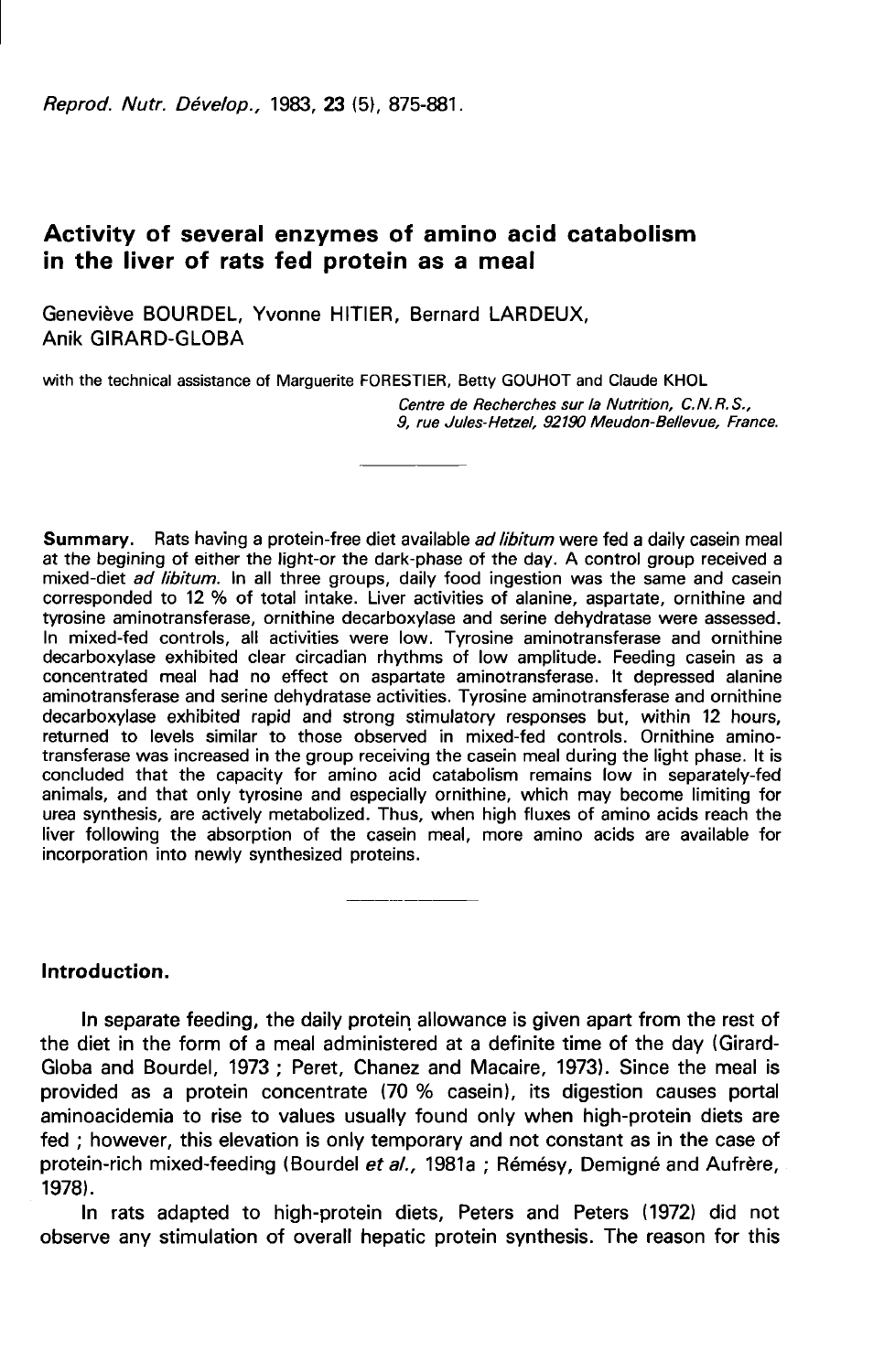lack of effect was partly due to the induction of enzymes of amino acid catabolism in the liver (Harper, 1965 ; Szepesi and Freedland, 1968 ; Pestaña, 1969 ; Mauron, Mottu and Spohr, 1973 ; Yanagi, Campbell and Potter, 1975) and to an increase in the capacity for ureogenesis (Schimke, 1962). On the contrary, even after a 4-week adaptation period, the ingestion of a protein meal fed separately can induce an important increase in liver protein synthesis (over 3-fold within 1 h) (Lardeux, Bourdel and Girard-Globa, 1978). This observation led to the conclusion that, in separate feeding, amino acids entering the liver are taken up for synthesis instead of being catabolized. This conclusion implied that enzymes of amino acid catabolism are not as strongly induced by separate feeding as they are by high-protein diets. The aim of present work was to verify this hypothesis. Six enzymes known to be adaptive and having different cellular localizations were selected : serine dehydratase (EC 4.2.1.13), tyrosine aminotransferase (EC 2.6.1.5), ornithine decarboxylase (EC 4.1.1.17) which are cytosolic, alanine aminotransferase (EC 2.6.1.2) which is mainly cytosolic, aspartate aminotransferase (EC 2.6.1.1) which is equally distributed between cytosol and mitochondria, and ornithine aminotransferase (EC 2.6.1.13) which is strictly mitochondrial. Alanine aminotransferase and serine dehydratase were chosen because they mediate the deamination of 3 amino acids which form large pools in the liver : alanine, serine and threonine. Aspartate aminotransferase was selected because of its close link with alanine aminotransferase (De Rosa and Swick, 1975). Tyrosine aminotransferase was thought to be of interest since, like ornithine decarboxylase, it has a short half-life and is thus sensitive to variations in protein synthetic activity. Ornithine decarboxylase is' related to protein anabolism by its involvement in the production of polyamines (Russel and Snyder, 1968, 1969 ; Fausto, 1969 ; Stevens, 1970) ; ornithine aminotransferase is also linked to anabolic processes (Morris and Peraino, 1976) as it regulates ornithine availibility at the mitochondrial level, thereby controlling ureogenesis (Krebs, Hems and Lund, 1973 ; McGivan, Bradford and Beavis, 1977 ; Cohen, Cheung and Raijman, 1980.

## Materials and methods

Three groups of adult male rats (Sprague-Dawley) weighing 200 g were kept in individual wire-bottomed cages at 23 °C on a light cycle of 12/12 with lights-on at 07.00. The control group was fed a mixed diet containing casein 12 %, sucrose 20 %, starch 53 %, peanut oil 8 %, cellullose 2 %, salts and vitamins 5 %. In the other 2 groups, casein was fed as a meal given either at 09.00 h (2 hrs after the onset of light : SF09) or at 21.00 h (2 hrs after the onset of darkness : SF21). The meals, calculated so as to match the amount of casein spontaneously ingested by mixed-fed controls, amounted to 2.25 g/casein/day given in the form of 3.2 g of a concentrate containing 70 % casein, 20 % starch and 10 % sucrose. The other components of the diet were provided ad libitum as a protein-free mixture (65 % starch with sucrose, peanut oil, cellulose, minerals and vitamins as above).

After a 4-week adaptation period, 6 animals in each group were killed by decapitation at 8 time-points regularly spaced over a 24-h cycle. In each of the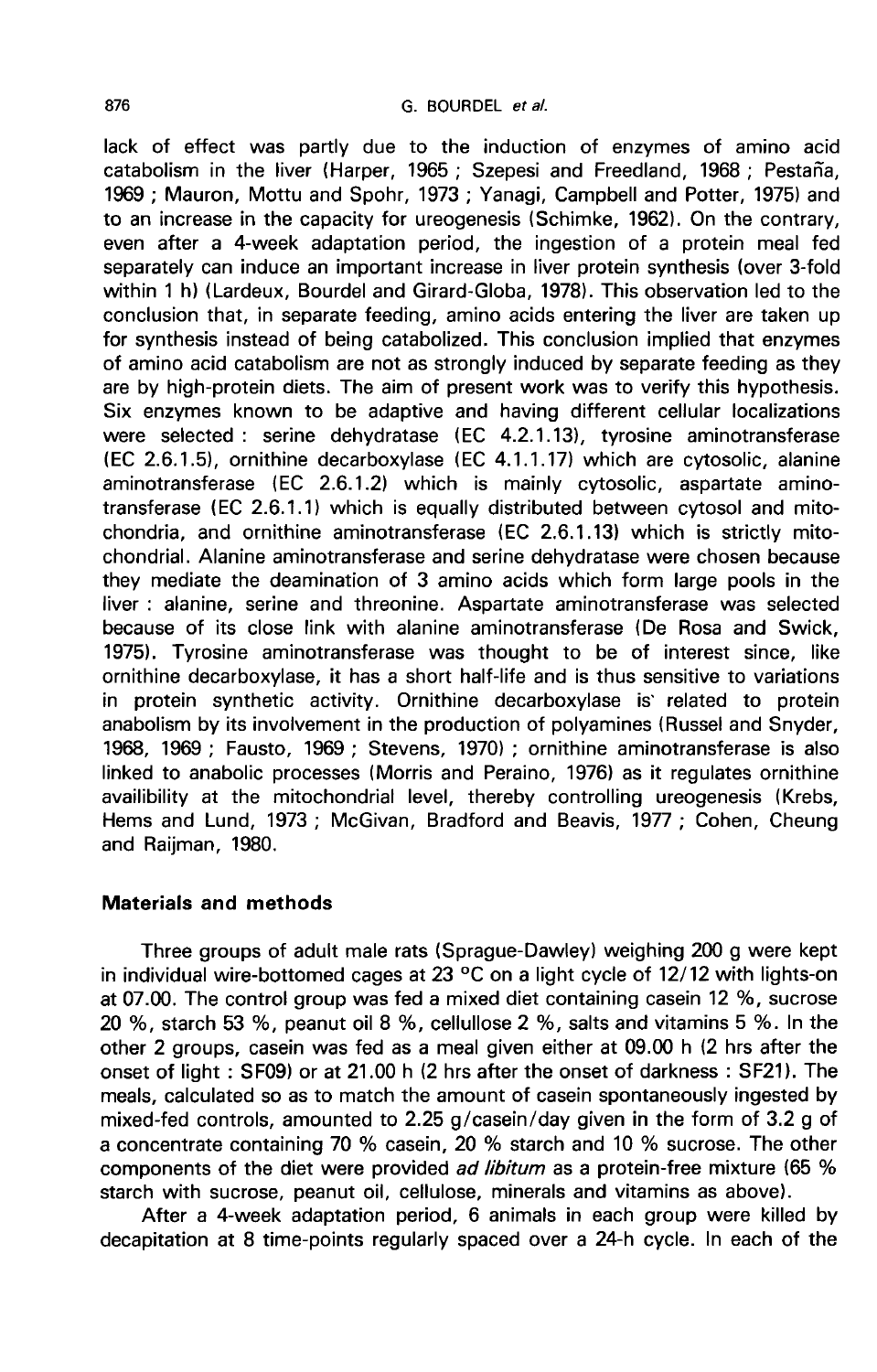two separately-fed groups, one additional lot of 6 rats was killed 1 h after the protein meal, *i.e.* at 10.00 and 22.00 h for SF09 and SF21, respectively. The livers were rapidly excized and cut into weighed aliquots, frozen in liquid nitrogen and then stored at  $-$  40 °C pending assay.

The enzymes were assayed according the following methods : Schwartz (1971) for aspartate aminotransferase (Asp-AT), Segal and Matsuzawa (1970) for alanine aminotransferase (Ala-AT), Diamondstone (1966) for tyrosine aminotransferase (Tyr-AT), Morris and Peraino (1976) for ornithine aminotransferase (Orn-AT), Snell and Walker (1974) for serine dehydratase (Ser-DH) and Russel and Snyder (1968) for ornithine decarboxylase (Orn-DC). Enzyme activity was expressed in umoles of substrates utilized per min for Asp-AT, Ala-AT and Ser-DH, as umoles of product formed per min for Tyr-AT and Orn-AT and as nanomoles of  $CO<sub>2</sub>$ liberated per min for Orn-DC.

### Results.

Mean daily food intake, similar in the three experimental groups, amounted to 17.9, 18.2 and 18.6 g/day in control, SF09 and SF21 animals, respectively. Separately-fed animals ate their protein meal in less than 30 min. The timing of the protein meal did not interfere with the rhythm of spontaneous ingestion of the protein-free mixture which remained mainly nocturnal. Therefore, the protein meal was eaten either at the beginning of 8 h of relative fast in the SF09 group or during the course of active feeding in the SF21 group. The casein meal of SF09 animals had little chance of being diluted after ingestion, while in the SF21 group it was rapidly diluted by increasing quantities of carbohydrate reaching the stomach.

Asp-AT, Ala-AT, Orn-AT and Ser-DH exhibited no circadian variations, so results were expressed as mean levels over 24 h (table 1). Except for Asp-AT, all levels of activity were affected by separate-feeding. Ala-AT, and especially Ser-DH, were significantly depressed in both groups of separately-fed animals, Ala-AT by 20 % and Ser-DH by over 60 % ; Orn-AT was increased by 19 %, but only by feeding the casein meal at 09.00 h.

Orn-DC and Tyr-AT had a clear parallel circadian rhythmicity in the three experimental groups (fig. 1, panels A and B). As expected, with mixed-feeding,

TABLE 1 Mean level of enzyme activities over 24 hrs in mixed-fed controls and in separately-fed rats

|                          | $Asp-AT^*$   | Ala-AT*              | $Orn-AT*$             | Ser-DH*                    |
|--------------------------|--------------|----------------------|-----------------------|----------------------------|
| Controls (mixed feeding) | $231 + 7^a$  | $13.2 + 0.5^a$       | $0.44 + 0.02^a$       | $0.71 + 0.07$ <sup>a</sup> |
| $SFO9$                   | $230 + 9^a$  | $10.6 + 0.4^{\circ}$ | $0.53 + 0.02^{\circ}$ | $0.29 + 0.04b$             |
| <b>SF21</b>              | $246 + 12^a$ | $10.7 + 0.4^{\circ}$ | $0.41 + 0.02^a$       | $0.23 + 0.03^b$            |

\* Values are the mean of measurements  $\pm$  SEM, on 48 rats sacrificed over 24 hrs U/g liver (see Materials and Methods). In each column, values with different superscripts are significantly different from each other  $(P < 0.05)$ .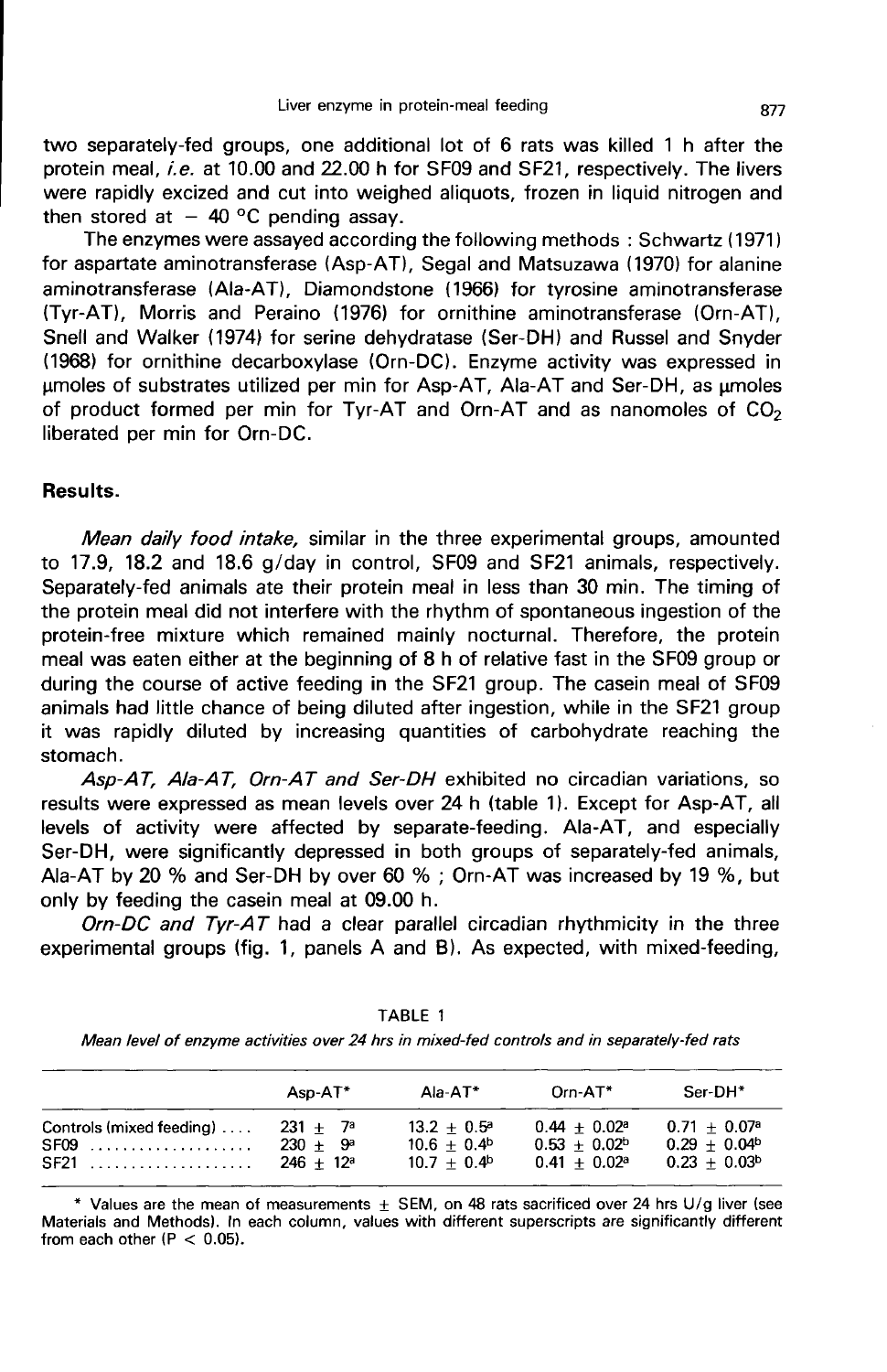

FIG. 1. - Circadian variations of ornithine decarboxylase (Panel A) and of tyrosine aminotransferase (Panel B) in the liver.  $\bigcirc$   $\longrightarrow$   $\bigcirc$  : controls :  $\bullet$   $\rightarrow$   $\rightarrow$   $\bullet$  : SF09 :  $\bullet$   $\longrightarrow$   $\bullet$  : SF21. Each point represents the mean of 6 determinations  $\pm$  SEM. Arrows indicate timing of casein-meal for SF09 and SF21 groups. For definition of units see Materials and Methods.

these enzymes started rising before the end of the light-period as the animals resumed eating, reaching their respective maxima at 24.00 h (Orn-DC) and 21.00 h ITyr-AT) ; they decreased during the second part of the dark period in spite of continued eating. The ratio between peak and basal values was of the order of 7 for Orn-DC and of 2 for Tyr-AT. Whether at 09.00 or 21.00 h, casein ingestion in separately-fed animals was followed by a sharp increase in the activity of both enzymes. At first, induction was of comparable magnitude in both groups ; 1 h after protein ingestion, Orn-DC increased 5.8- and 3.8-fold and Tyr-AT 2.5 and 2.3-fold in SF09 and SF21 animals, respectively. Later, however, it was clear that the meal had a greater and more sustained inductive capacity during the light-phase than during the dark-phase. The difference was most pronounced for SF09 Orn-DC which peaked at more than twice the maximal SF21 value, while SF09 Tyr-AT was only 25 % above the SF21 level at maximal stimulation. It should be noted that both enzymes subsequently returned to basal levels well within the range of the controls.

### Discussion.

All the enzymes studied in the course of the present experiment are considered to be adaptive and have been shown to vary with dietary protein content. 11 has been suggested that liver amino acid concentration is an important factor in the regulation of this type of enzyme (Rosen et al., 1963). The low levels of activity and small amplitude of circadian variations observed in mixed-fed controls where thus expected since the low casein content (12 %) of the diet allowed but a limited supply of dietary amino acid to the liver. Even after 4 weeks of adaptation, the same amount of casein administered as a concentrated meal,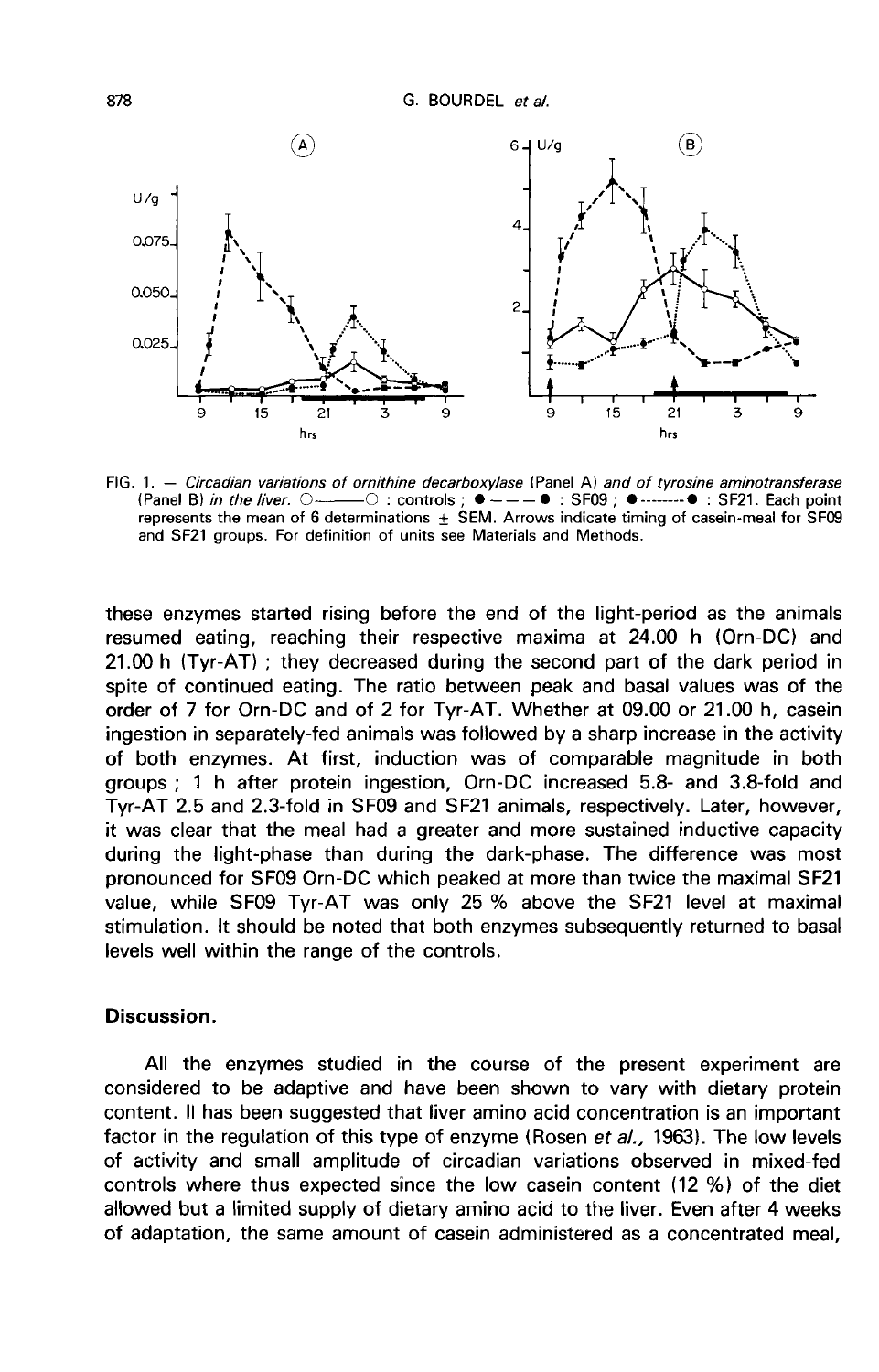induced an abrupt increase in liver amino acids (Bourdel et al., 1981b). Our present results show that the daily recurrence of this periodical increase in concentration is not effective in promoting any permanent rise in enzyme activity, *i.e.* Asp-AT was unaffected in both groups of separately-fed rats and Ala-AT and Ser-DH were significantly depressed. After stimulation, even Tyr-AT and Orn-DC returned to levels in the range of those observed in mixed-fed controls.

We have shown elsewhere (Lardeux, Bourdel and Girard-Globa, 1978) that ingestion of the casein meal is followed by a stimulation of liver protein synthesis. On the grounds that Ala-AT is always depressed under conditions of stimulated liver growth, Rosen et al. (1963), Harding, Rosen and Nichol (1966a, b) postulated an inverse relationship between transamination and protein synthesis ; our finding that Ser-DH is considerably depressed should add weight to this argument. But, at first, the results obtained with Tyr-AT do not seem to fit into this scheme. Indeed, in separately-fed animals, Tyr-AT exhibited strong stimulatory responses which developed in parallel with stimulation of protein synthesis and covered the period of elevated levels of portal amino acidemia (Bourdel et al., 1981a). Unlike the other transaminating enzymes studied, Tyr-AT appeared to respond to the discontinuous increase in amino acid supply, perhaps due to its short half-life. Whether this effect is exerted solely through the concentration of amino acids in the hepatocyte or is also hormonally mediated remains to be clarified.

While the metabolic implication of the acute stimulation of Tyr-AT remains obscure, that of Orn-DC appears to be important since the substrate, ornithine, is rate-limiting in the production of urea (Krebs, Hems and Lund, 1973 ; McGivan, Bradford and Beavis, 1977 ; Cohen, Cheung and Raijman, 1980). This lessening of ornithine availability is most probably potentiated in SF09 rats by the existence of a moderate but significant elevation of Orn-AT, resulting in more diversion of ornithine into glutamate synthesis at the mitochondrial level. Just before the meal, ornithine in SF09 animals (Bourdel et al., 1981b) was found to amount to  $0.17$  µmole/g liver, a value well within the range reported by Saheki, Katsunuma and Sase (1977) for animals fed a 5 % protein diet. Liver ornithine rose 129 % within the hour following the meal but then decreased steadily and was back to  $0.20 \mu$ mole/g liver 9 hours later, despite a persistantly high portal flux of ornithine, citrulline and above all of arginine. The combined action of the two enzymes should concur to restrain stimulation of urea production during the period of acute transport of amino acid to the liver.

With the notable exception of Tyr-AT, which is known to respond to specific and ambiguous regulatory processes, the overall response of the liver to recurring high influx of amino acids unexpectedly tends towards sparing rather than catabolism. This probably contributes to explain the intense stimulation of protein synthesis observed under these conditions.

> Reçu en janvier 1983. Accepté en avril 1983.

Résumé. Modulations de l'activité hépatique de certaines enzymes du catabolisme des acides aminés par la chronologie de l'ingestion de protéines.

On a comparé le niveau hépatique de plusieurs enzymes du catabolisme des acides aminés chez 3 groupes de rats maintenus en éclairage 12/12 et ingérant la même quantité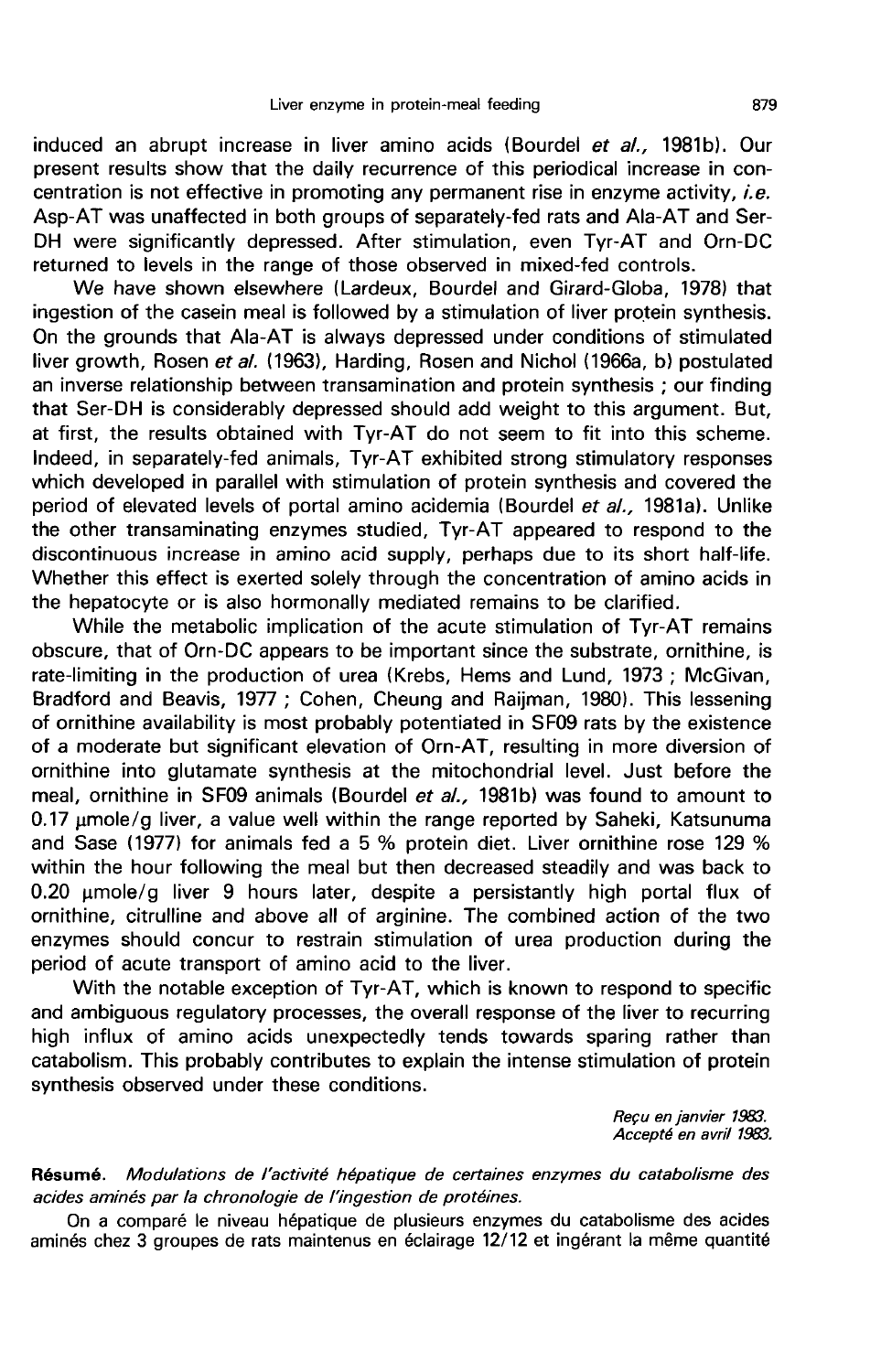#### G. BOURDEL et al.

journalière de caséine administrée sous forme d'une ration mixte (témoins) ou d'un repas concentré (alimentation séparée). En alimentation séparée, le repas de caséine est administré soit durant la période diurne (09 h) soit durant la période nocturne (21 h) ; une ration protéiprive de complément est offerte ad libitum. Les activités enzymatiques mesurées ont été les suivantes : transaminase de l'acide aspartique, de l'alanine, de l'ornithine et de la tyrosine, ornithine décarboxylase et sérine déhydratase. Comparées aux niveaux enzymatiques des témoins, les activités de l'alanine aminotransférase et de la sérine déhydratase sont déprimées en alimentation séparée, l'activité de l'aspartate aminotransférase restant inchangée. L'activité de l'ornithine décarboxylase et celle de la tyrosine aminotransférase sont très fortement stimulées après la consommation du repas protéique mais elles retournent en 12 h à des niveaux de base qui sont comparables à ceux des témoins. L'ornithine aminotransférase n'est significativement augmentée que chez les animaux recevant le repas protéique pendant la période diurne. En alimentation séparée, la capacité du foie à cataboliser les acides aminés absorbés (tyrosine exceptée) reste basse et ceux-ci sont donc préférentiellement utilisés pour la synthèse protéique.

#### References

- BOURDEL G., KANDE J., ROBIN D., ROBIN P., 1981a. Quantitative and qualitative circadian variations of amino acid intestinal efflux in mixed-fed and in protein-meal fed rats. J. Nutr., 111, 1528-1535.
- BOURDEL G., ROBIN D., ROBIN P., KANDE J., 1981b. Circadian variations of liver free amino acid content in mixed-fed and protein-mean fed rats. J. Nutr., 111, 1536-1542.
- COHEN N.S., CHEUNG C. W., RAIJMAN L., 1980. The effects of ornithine on mitochondrial carbamyl phosphate synthesis. J. biol. Chem., 255, 10248-10255.
- DE ROSA G., SWICK R. W., 1975. Metabolic implications of distribution of alanine aminotransferase isoenzymes. J. bio/. Chem., 250, 7961-7967.
- DIAMONDSTONE T. 1., 1966. Assay of tyrosine aminotransferase activity by conversion of p-hydrophenylpyruvate and p-hydroxybenzaldehyde. Anal. Biochem., 16, 395-401.
- FAUSTO N., 1969. Studies on ornithine decarboxylase activity in normal regenerating livers. Biochim. biophys. Acta, 190, 193-201.
- GIRARD-GLOBA A., BOURDEL G., 1973. Physiological regulation of the circadian rhythm in hepatic tyrosine transaminase : schedule of protein ingestion as a determinant factor. J. Nutr., 103, 251-256.
- HARDING H. R., ROSEN F., NICHOL C. A., 1966a. Effect of partial hepatectomy and pregnancy on tumor growth and alanine- $\alpha$ -ketoglutarate activity. Proc. Soc. exp. Biol. Med., 122, 561-565.
- HARDING H. R., ROSEN F., NICHOL C. A., 1966b. Effects of pregnancy on several cortisolresponsive enzymes in rat liver. Am. J. Physiol., 211, 1361-1365.
- HARPER A. E., 1965. Effect of variations in protein intake on enzymes of amino acid metabolism. Can. J. Biochem., 43, 1589-1603.
- KREBS H. A., HEMS R., LUND P., 1973. Some regulatory mechanisms in the synthesis of urea in the mammalian liver. Adv. Enzyme Regul., 11, 361-377.
- LARDEUX B., BOURDEL G., GIRARD-GLOBA A., 1978. Regulation of hepatic synthesis of proteins by the chronology of protein ingestion. Biochim. biophys. Acta, 518, 113-124.
- MAURON J., MOTTU F., SPOHR G., 1973. Reciprocal induction and repression of serine dehydra tase and phosphoglycerate dehydrogenase by proteins and dietary-essential amino acids in rat liver. Eur. J. Biochem., 32, 331-342.
- McGIVAN J. D., BRADFORD N. M., BEAVIS A. D., 1977. Factors influencing the activity of ornithine aminotransferase in isolated rat liver mitochondria. Biochem. J., 162, 147-156.
- MORRIS J. E., PERAINO C., 1976. Immunochemical studies of serine dehydratase and ornithine aminotransferase regulation in rat liver in vivo. J. biol. Chem., 251, 2571-2578.
- PERET J., MACAIRE I., CHANEZ M., 1973. Schedule of protein ingestion nitrogen and energy utilisation and circadian rhythms of hepatic glycogen, plasma corticosterone and insulin in rats. J. Nutr., 103, 866-874.